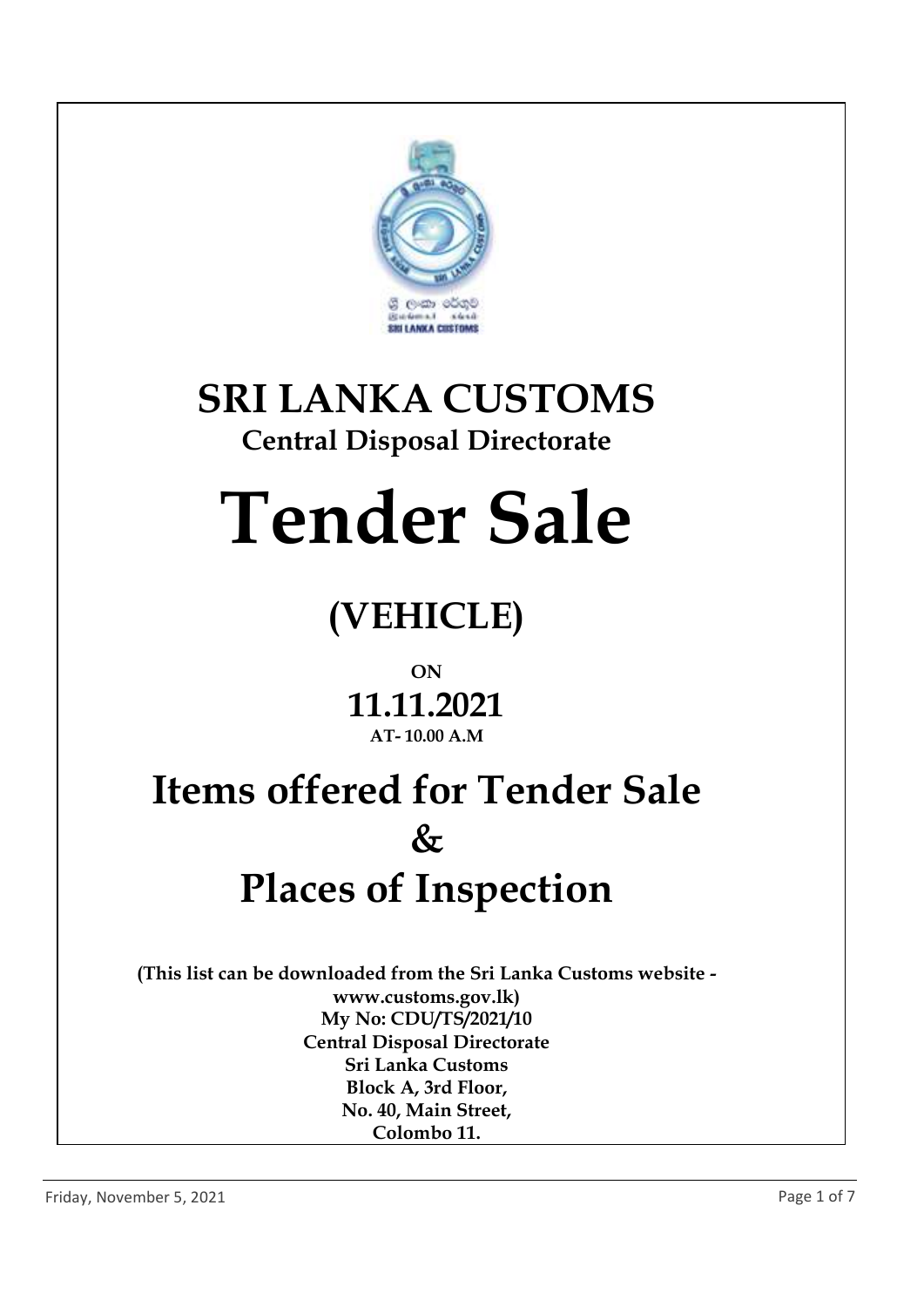|          | <b>GENERAL CONDITIONS</b>                                                                                                                                                                                                                                                                                                                                                                                                                                                                                                                                                                  |                            |                      |                                                                                                                                                 |  |
|----------|--------------------------------------------------------------------------------------------------------------------------------------------------------------------------------------------------------------------------------------------------------------------------------------------------------------------------------------------------------------------------------------------------------------------------------------------------------------------------------------------------------------------------------------------------------------------------------------------|----------------------------|----------------------|-------------------------------------------------------------------------------------------------------------------------------------------------|--|
|          | A. All Bids should be dropped in the Tender Box placed at the Central Disposal Unit, Third Floor, Customs House;<br>Main Street, Colombo 11, not later than 10.00 a.m. on 11.11.2021 Tender box shall be opened immediately<br>after closing the Tender Box.<br><b>INSPECTION DATES &amp; TIMES:</b>                                                                                                                                                                                                                                                                                       |                            |                      |                                                                                                                                                 |  |
| В.       |                                                                                                                                                                                                                                                                                                                                                                                                                                                                                                                                                                                            |                            |                      | Dates: 08 <sup>th</sup> , 09 <sup>th</sup> & 10 <sup>th</sup> of November 2021Time: Between 10.00 a.m. to 3.30 p.m. or described in tender list |  |
| C.       |                                                                                                                                                                                                                                                                                                                                                                                                                                                                                                                                                                                            |                            |                      |                                                                                                                                                 |  |
|          | Tenderer who wish to bid to the items are required to make a refundable deposit on the following manner<br>(One refundable deposit has to be used for one item only)                                                                                                                                                                                                                                                                                                                                                                                                                       |                            |                      |                                                                                                                                                 |  |
|          |                                                                                                                                                                                                                                                                                                                                                                                                                                                                                                                                                                                            |                            |                      |                                                                                                                                                 |  |
|          | <b>GROUP</b>                                                                                                                                                                                                                                                                                                                                                                                                                                                                                                                                                                               | <b>REFUNDABLE DEPOSITS</b> | <b>VALUE OF BIDS</b> |                                                                                                                                                 |  |
|          | Α                                                                                                                                                                                                                                                                                                                                                                                                                                                                                                                                                                                          | Rs. 5000                   | Up to                | Rs 25,000                                                                                                                                       |  |
|          | В                                                                                                                                                                                                                                                                                                                                                                                                                                                                                                                                                                                          | Rs.10,000                  | Up to                | Rs 50,000                                                                                                                                       |  |
|          | C                                                                                                                                                                                                                                                                                                                                                                                                                                                                                                                                                                                          | Rs. 25,000                 | Up to                | Rs 200,000                                                                                                                                      |  |
|          | D                                                                                                                                                                                                                                                                                                                                                                                                                                                                                                                                                                                          | Rs. 50,000                 | Up to                | Rs 500,000                                                                                                                                      |  |
|          | Е                                                                                                                                                                                                                                                                                                                                                                                                                                                                                                                                                                                          | Rs. 100,000                | Up to                | Rs. 1,000,000                                                                                                                                   |  |
|          | F                                                                                                                                                                                                                                                                                                                                                                                                                                                                                                                                                                                          | Rs. 200,000                | Up to                | Rs. 5,000,000                                                                                                                                   |  |
|          | G                                                                                                                                                                                                                                                                                                                                                                                                                                                                                                                                                                                          | Rs. 400,000                | Up to                | Rs. 10,000,000                                                                                                                                  |  |
|          | $\mathsf{H}$                                                                                                                                                                                                                                                                                                                                                                                                                                                                                                                                                                               | Rs. 500,000                | Up to                | Rs. 15,000,000                                                                                                                                  |  |
|          | J                                                                                                                                                                                                                                                                                                                                                                                                                                                                                                                                                                                          | Rs. 1,000,000              | More than            | Rs. 15,000,000                                                                                                                                  |  |
| Е.       | of Customs, Central Disposal Unit of the Sri Lanka Customs, situated at the Third Floor of Customs House,<br>No. 40, Main Street, Colombo 11, on payment of Rs. 25/= on $08^{th}$ , $09^{th}$ & $10^{th}$ of November 2021 Time:<br>Between 10.00 a.m. to 3.30 p.m.<br>Bids for each item should be submitted in original tender forms signed by SC (CDD) or any person Authorized<br>by him. These forms could be obtained between 10.00 a.m. to 3.30 p.m. 08 <sup>th</sup> , 09 <sup>th</sup> & 10 <sup>th</sup> of November<br>2021 on payment of a non-refundable deposits as follows, |                            |                      |                                                                                                                                                 |  |
|          | <b>CATEGORY</b>                                                                                                                                                                                                                                                                                                                                                                                                                                                                                                                                                                            | <b>VALUE OF BIDS</b>       |                      | <b>NON REFUNDABLE DEPOSITS</b>                                                                                                                  |  |
|          | $\mathbf{1}$                                                                                                                                                                                                                                                                                                                                                                                                                                                                                                                                                                               | Up to Rs. 2 Million        |                      | <b>Rs. 300</b>                                                                                                                                  |  |
|          | 2                                                                                                                                                                                                                                                                                                                                                                                                                                                                                                                                                                                          | Up to Rs. 10 Million       |                      | Rs. 1,000                                                                                                                                       |  |
|          | 3                                                                                                                                                                                                                                                                                                                                                                                                                                                                                                                                                                                          | Up to Rs. 50 Million       |                      | Rs. 3,500                                                                                                                                       |  |
|          | 4                                                                                                                                                                                                                                                                                                                                                                                                                                                                                                                                                                                          | Up to Rs. 100 Million      | Rs. 12,500           |                                                                                                                                                 |  |
|          | 5                                                                                                                                                                                                                                                                                                                                                                                                                                                                                                                                                                                          | Up to Rs. 200 Million      | Rs. 20,000           |                                                                                                                                                 |  |
|          | 6                                                                                                                                                                                                                                                                                                                                                                                                                                                                                                                                                                                          | Up to Rs. 500 Million      |                      | Rs. 35,000                                                                                                                                      |  |
|          | 7                                                                                                                                                                                                                                                                                                                                                                                                                                                                                                                                                                                          | Up to Rs. 1000 Million     |                      | Rs. 60,000                                                                                                                                      |  |
|          | 8                                                                                                                                                                                                                                                                                                                                                                                                                                                                                                                                                                                          | Above Rs. 1000 Million     |                      | Rs. 100,000                                                                                                                                     |  |
| F.<br>G. | The bidder should manually sign each and every Bid Form and shall provide all particulars required therein<br>(i) The price quoted must be written clearly and legibly in words and figures.<br>(ii) Any alterations and amendments should be authenticated by the tenderer as otherwise the offer is liable<br>to be rejected. The successful tenderer has to pay value added tax and PAL as shown in the Tender Sale List<br>additionally with the price on which the Bid Awarded                                                                                                        |                            |                      |                                                                                                                                                 |  |
| Н.       | The successful Bidder is required to make full payment within 04 working days from the tender date. All<br>goods shall be cleared within 07 days. In case the purchaser fails to do adhere to the above conditions will                                                                                                                                                                                                                                                                                                                                                                    |                            |                      |                                                                                                                                                 |  |

- result the award of each item being invalidated and the refundable deposit being forfeited
- **I.** The Director General of Customs reserves the right to withdraw any item put up for sale at any time. The decision of the Tender Board shall be final on any matter related to the Tender Sale.
- **J. The bidder must satisfy himself to the condition of the goods and the quantities thereof, and the Director General of Customs does not warrant the quality, quantity or condition of the said goods or the title to the goods. The purchaser shall not be entitled to any remission of the purchase price on any ground whatsoever.**

**Superintendent of Customs Central Disposal Directorate Sri Lanka Customs.**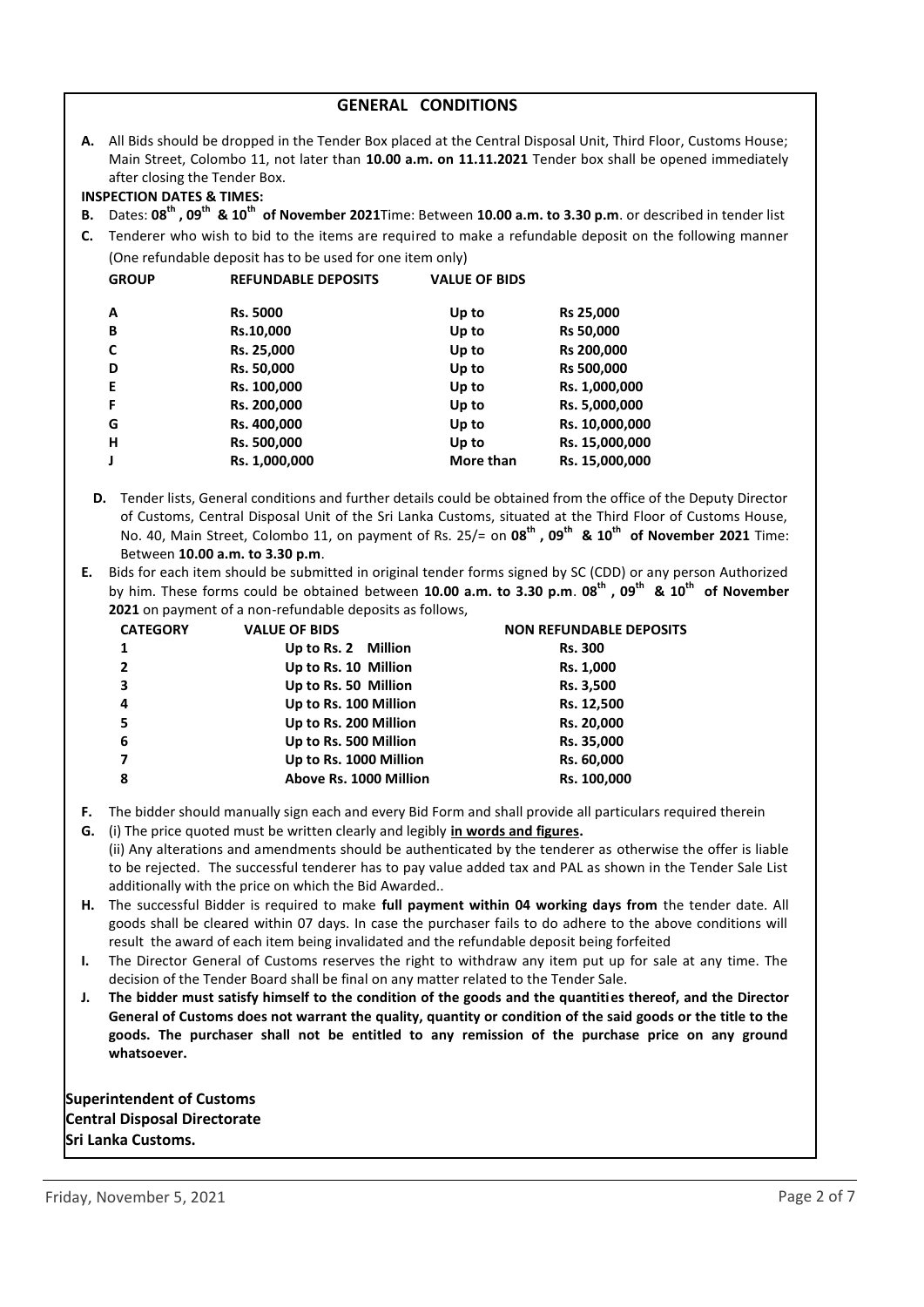## Vehicle Items

| Item<br>No.                                                                                                                                                                   | <b>Quantity and Goods Description</b>                                                                                                                                                                                                        | License<br>Requirment | <b>Case No and SR Number</b> |  |
|-------------------------------------------------------------------------------------------------------------------------------------------------------------------------------|----------------------------------------------------------------------------------------------------------------------------------------------------------------------------------------------------------------------------------------------|-----------------------|------------------------------|--|
|                                                                                                                                                                               | CFS 06 Warehouse Inspection for Items has been arranged between 2.00 p.m. to 3.00 p.m. the day<br>before and two days before the opening of the Tender at CFS 06 Warehouse                                                                   |                       |                              |  |
| 1                                                                                                                                                                             |                                                                                                                                                                                                                                              |                       | D/2018/0019/CCR/2017         |  |
|                                                                                                                                                                               |                                                                                                                                                                                                                                              |                       | SR/CFS6/01/2019              |  |
|                                                                                                                                                                               | 01 Unit of Used Land Rover Discovery 3<br>Make: Land Rover<br>Model: Discovery 3<br>Chassis No: SALLAAA138A456515<br>Engine No: 276DT                                                                                                        |                       |                              |  |
|                                                                                                                                                                               | Engine Capacity: 2720 CC<br>Year of Manufacture: 2007<br>Type of Fuel: Diesel<br>Country of Origin: United Kingdom<br>Gross Weight: 3,230 Kg                                                                                                 |                       |                              |  |
|                                                                                                                                                                               | **Successful Bidder must provide Missing Details for vehicle<br>and comply with RMV requirements prior Registration.                                                                                                                         |                       | 3018                         |  |
|                                                                                                                                                                               | 8703.33.60                                                                                                                                                                                                                                   |                       |                              |  |
|                                                                                                                                                                               | <b>Hambanthota Port</b>                                                                                                                                                                                                                      |                       |                              |  |
| $\overline{2}$                                                                                                                                                                |                                                                                                                                                                                                                                              |                       | CIB/INV/285/2015             |  |
|                                                                                                                                                                               |                                                                                                                                                                                                                                              |                       |                              |  |
|                                                                                                                                                                               | 01 Unit of Used Mitshubishi Electric Van<br>Make: Mitshibishi<br>Model: ZAB-U67V<br>Chassis No.: U67V-0001660<br>Engine/Motor No.: USS-000316<br>Engine/Motor Capacity: 25KW<br>Year of Manufacture: 2011 December<br>Type of Fuel: Electric |                       |                              |  |
|                                                                                                                                                                               | Country of Export: Yokohama (Japan)<br>Country of Origin: Japan<br>Gross Weight: 1560 Kg                                                                                                                                                     |                       |                              |  |
|                                                                                                                                                                               | ** Successful Bidder must provide Missing Details for vehicle<br>and comply with RMV requirements prior Registration.                                                                                                                        |                       | 2596                         |  |
|                                                                                                                                                                               | 8703.90.40                                                                                                                                                                                                                                   |                       |                              |  |
| Japan Warehouse Inspection for the Items has been arranged between 12.00 noon to 1.00 p.m. the<br>day before and two days before the opening of the Tender at Japan Warehouse |                                                                                                                                                                                                                                              |                       |                              |  |
| 3                                                                                                                                                                             |                                                                                                                                                                                                                                              |                       | POM/1262/007                 |  |
|                                                                                                                                                                               | Friday, November 5, 2021                                                                                                                                                                                                                     |                       | Page 3 of 7                  |  |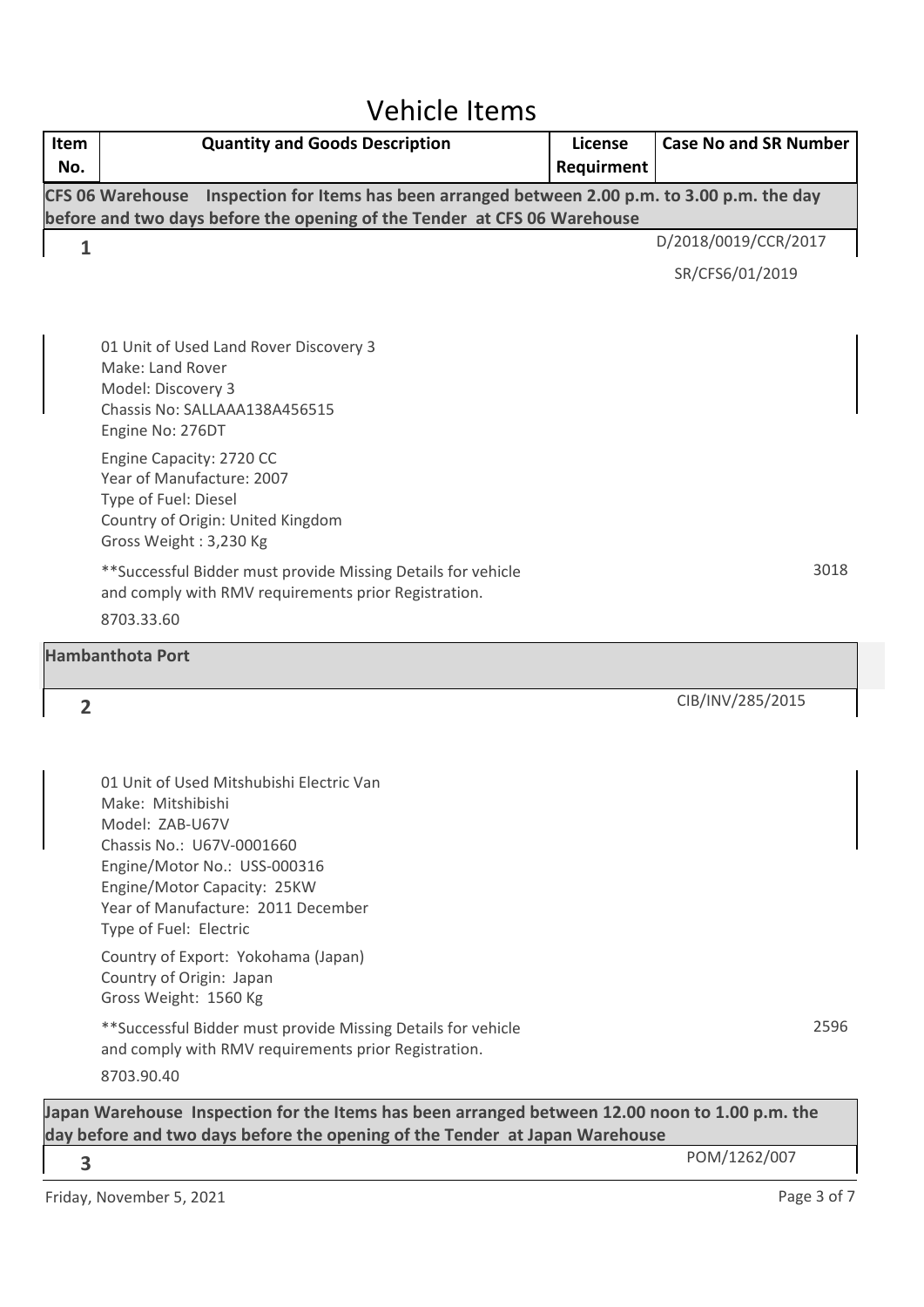| Item<br>No. | <b>Quantity and Goods Description</b>                                                                                                                                                                                                                                                                                                                                                          | License<br>Requirment | <b>Case No and SR Number</b> |
|-------------|------------------------------------------------------------------------------------------------------------------------------------------------------------------------------------------------------------------------------------------------------------------------------------------------------------------------------------------------------------------------------------------------|-----------------------|------------------------------|
|             |                                                                                                                                                                                                                                                                                                                                                                                                |                       | SR/50 of 2013                |
|             | 01 Unit of Used Toyota Hiace Van<br>Chassis No: LH172-6108420<br>Engine No: 5L-5256334<br>Model: KG-LH-172V-RHPDS                                                                                                                                                                                                                                                                              |                       |                              |
|             | Engine Capacity: 2980 CC<br>Year Of Manufacture: 2002<br>Typr of Fuel: Diesel<br>Country of origin: Japan<br>Gross Weight: 3085 Kg                                                                                                                                                                                                                                                             |                       |                              |
|             | ** Successful Bidder must provide Missing Details for vehicle<br>and comply with RMV requirements prior Registration.<br>8703.33.04                                                                                                                                                                                                                                                            |                       | 3016                         |
|             | <b>MRIP - Hambantota</b>                                                                                                                                                                                                                                                                                                                                                                       |                       |                              |
| 4           |                                                                                                                                                                                                                                                                                                                                                                                                |                       | RSPD/MSP/2020/1/CCR/259      |
|             |                                                                                                                                                                                                                                                                                                                                                                                                |                       | RSPD/MRIP/SR/MV/2020/1       |
|             | 01 Unit of used electric van<br>Make: Nissan<br>Model: E-NV200<br>Chassis No.: VME0-507754<br>Engine/Motor No.: EM 57<br>Engine / Motor Capacity.: 70 kW<br>Year of Manufacture: 2015<br>Country of Export: Japan<br>Country of Origin: Japan<br>Gross Weight: 1530 kg<br>** Successful Bidder must provide Missing Details for vehicle<br>and comply with RMV requirements prior Registration |                       |                              |
|             | 8703.80.52                                                                                                                                                                                                                                                                                                                                                                                     |                       | 2600                         |
|             | <b>NNR- Baggage Warehouse Peliyagoda</b>                                                                                                                                                                                                                                                                                                                                                       |                       |                              |
| 5           |                                                                                                                                                                                                                                                                                                                                                                                                |                       | BO/4596 on 28.08.2019        |
|             |                                                                                                                                                                                                                                                                                                                                                                                                |                       | BO/NNR/SR/35/2019            |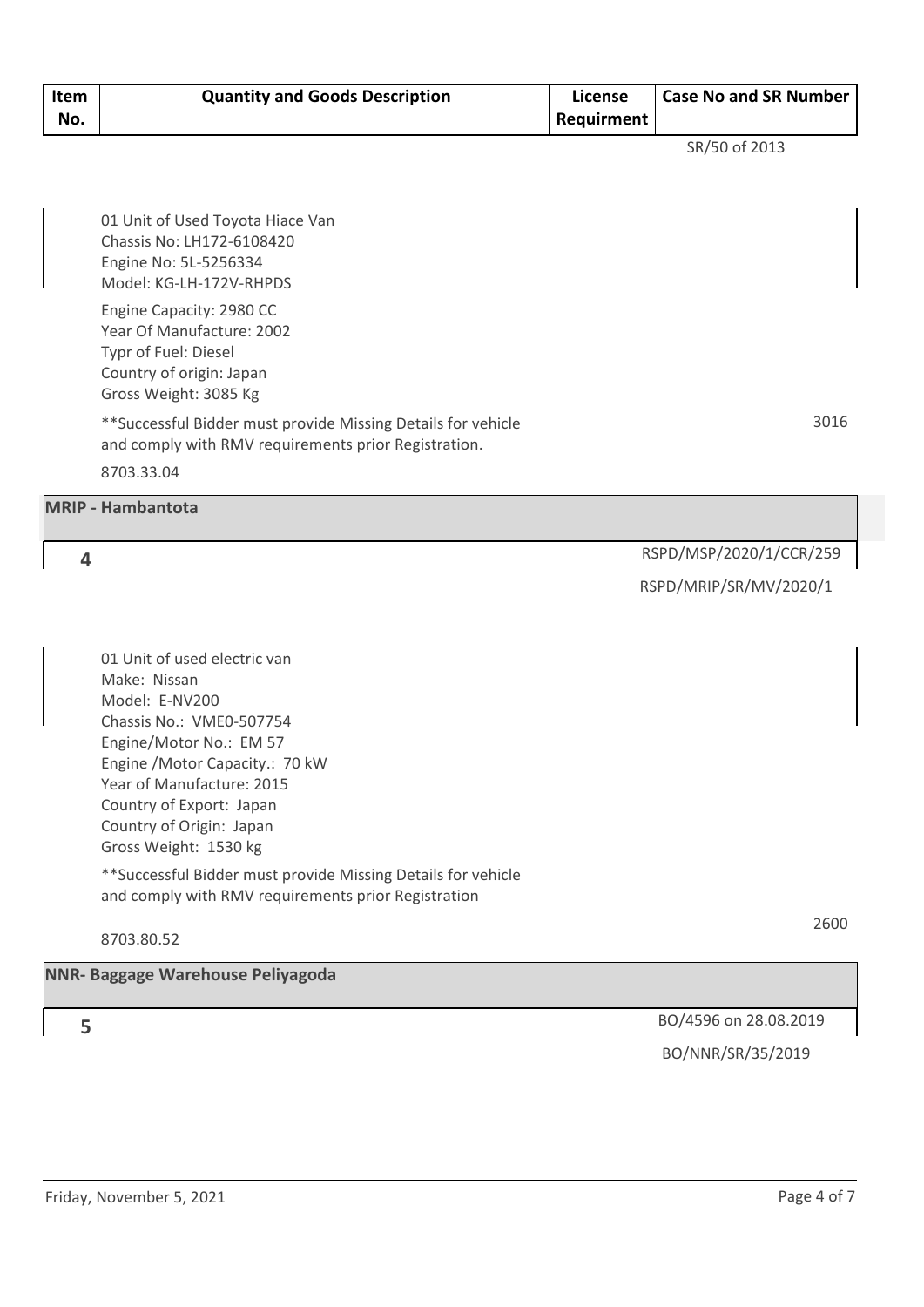| Item<br>No. | <b>Quantity and Goods Description</b>                                                                                                                                                                                                                              | License<br>Requirment | <b>Case No and SR Number</b> |
|-------------|--------------------------------------------------------------------------------------------------------------------------------------------------------------------------------------------------------------------------------------------------------------------|-----------------------|------------------------------|
|             | 01 Unit of Used Motor Bike<br>(with damaged meter panel)<br>Make: Suzuki<br>Model: Suzuki GN 125<br>Chassis Number: NF41A-245501<br>Engine No: F401-296164<br>Engine Capacity: 125CC<br>Type of Fuel: Petrol<br>Manufacture Year: 1997<br>Country of Origin: Japan |                       |                              |
|             | ** Successful Bidder must provide Missing Details for vehicle<br>and comply with RMV requirements prior Registration.                                                                                                                                              |                       |                              |
|             | 8711.20.20                                                                                                                                                                                                                                                         |                       | 3032                         |
| 6           |                                                                                                                                                                                                                                                                    |                       | BO/0500 on 03.02.2020        |
|             |                                                                                                                                                                                                                                                                    |                       | BO/NNR/SR/009/2020           |
|             | 01 Unit of Used Motor Bike without Seat, Plastic Cowling and<br><b>Meter Panel</b><br>Make: Honda<br>Model: Elite<br>Chassis Number: LALJF77KOH3001293<br>Engine No: Not Traceble<br>Engine Capacity: 125CC<br>Type of Fuel: Petrol                                |                       |                              |
|             | Manufacture Year: 1987<br>Country of Origin: Japan                                                                                                                                                                                                                 |                       |                              |
|             | ** Successful Bidder must provide Missing Details for vehicle<br>and comply with RMV requirements prior Registration.<br>8711.20.20                                                                                                                                |                       | 3033                         |
|             | SALT Yard at No. 411, Ferguson Road, Colombo                                                                                                                                                                                                                       |                       |                              |
|             |                                                                                                                                                                                                                                                                    |                       |                              |
| 7           |                                                                                                                                                                                                                                                                    |                       | PREV/FPO/4479/2015           |

PREV/FPO/4479/2015 PREV/2015/04479/CCR/08825

SVR-73/16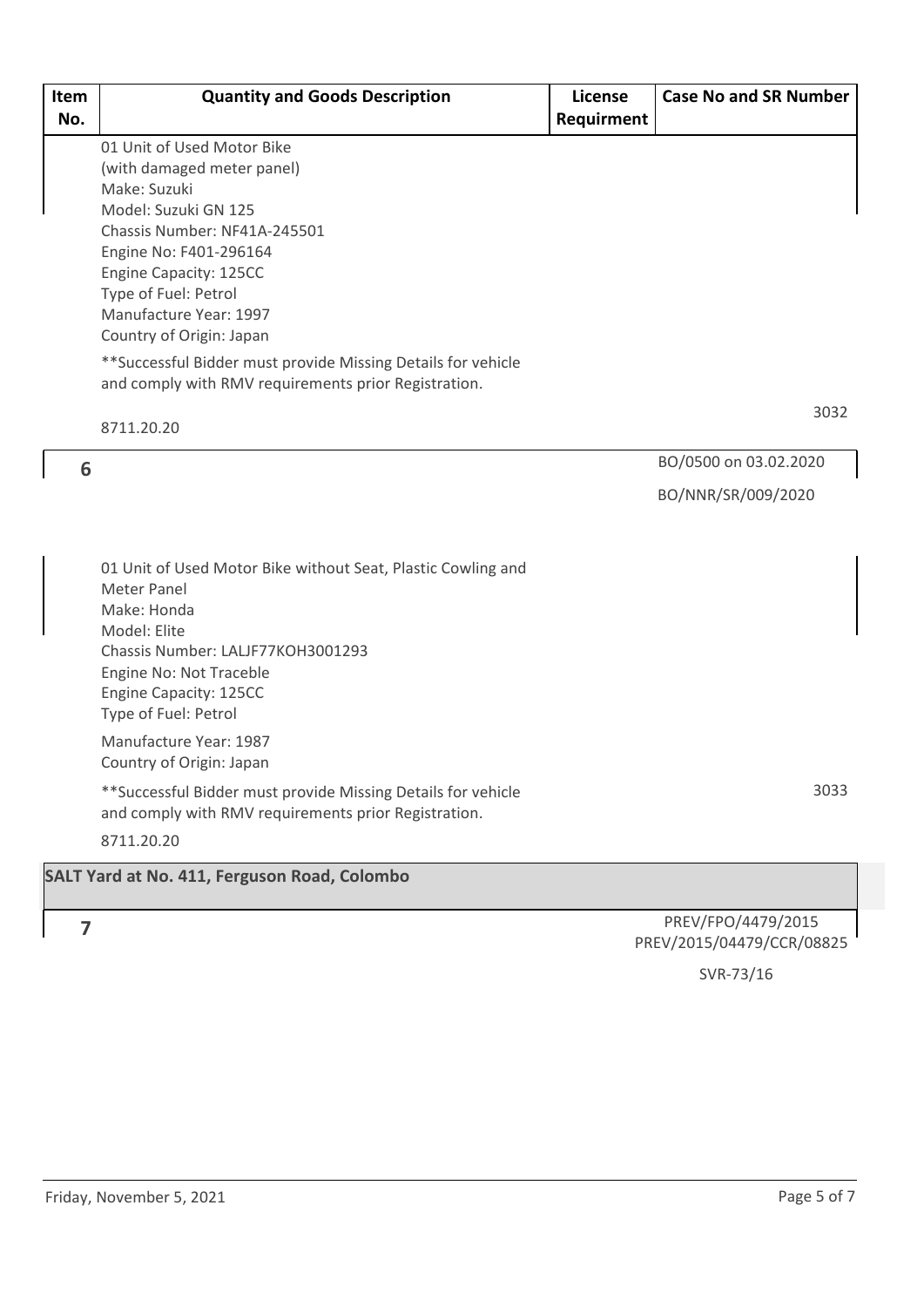| Item | <b>Quantity and Goods Description</b>                                                                                                                                                                                                 | License    | <b>Case No and SR Number</b>                    |
|------|---------------------------------------------------------------------------------------------------------------------------------------------------------------------------------------------------------------------------------------|------------|-------------------------------------------------|
| No.  |                                                                                                                                                                                                                                       | Requirment |                                                 |
|      | 01 Unit of TOYOTA Coaster/Bus<br>Make: Toyota<br>Model: Toyota Coaster/Bus<br>Chassis No.: JTGEG538800001643<br>Engine/ Motor No.: 15B-1770356<br>Engine/Motor Capacity: 4104 CC<br>Year of Manufacture: 2007<br>Type of Fuel: Diesel |            |                                                 |
|      | Country of Export: -<br>Country of Origin: Japan<br>Gross Weight: -<br>Mileage: 158431<br>Colour: White and Gree                                                                                                                      |            |                                                 |
|      | **Successful Bidder must provide Gross weight for vehicle and<br>comply with RMV requirements prior Registration<br>8702.10.49                                                                                                        |            | 2882                                            |
| 8    |                                                                                                                                                                                                                                       |            | PREV/FPO/4478/2015<br>PREV/2015/04478/CCR/08824 |
|      |                                                                                                                                                                                                                                       |            | SVR-74/16                                       |
|      | 01 Unit of Mitsubishi Rosa Bus<br>$A = L \cdot A$ , $A: L \cdot L$                                                                                                                                                                    |            |                                                 |

Make: Mitsubishi Model: Rosa Bus Chassis No.: BE649J-B00435 Engine/ Motor No.: 4D34-H83996 Engine/Motor Capacity: 3907 CC Year of Manufacture: 2007 Type of Fuel: Diesel

Country of Export: - Country of Origin: Japan Gross Weight: - Mileage: NA Colour: Blue

\*\*Successful Bidder must provide Gross weight for vehicle and comply with RMV requirements prior Registration

8702.10.49

2883

#### CIB/INV/010/2016 **9** SR/SALT/V/69/2018